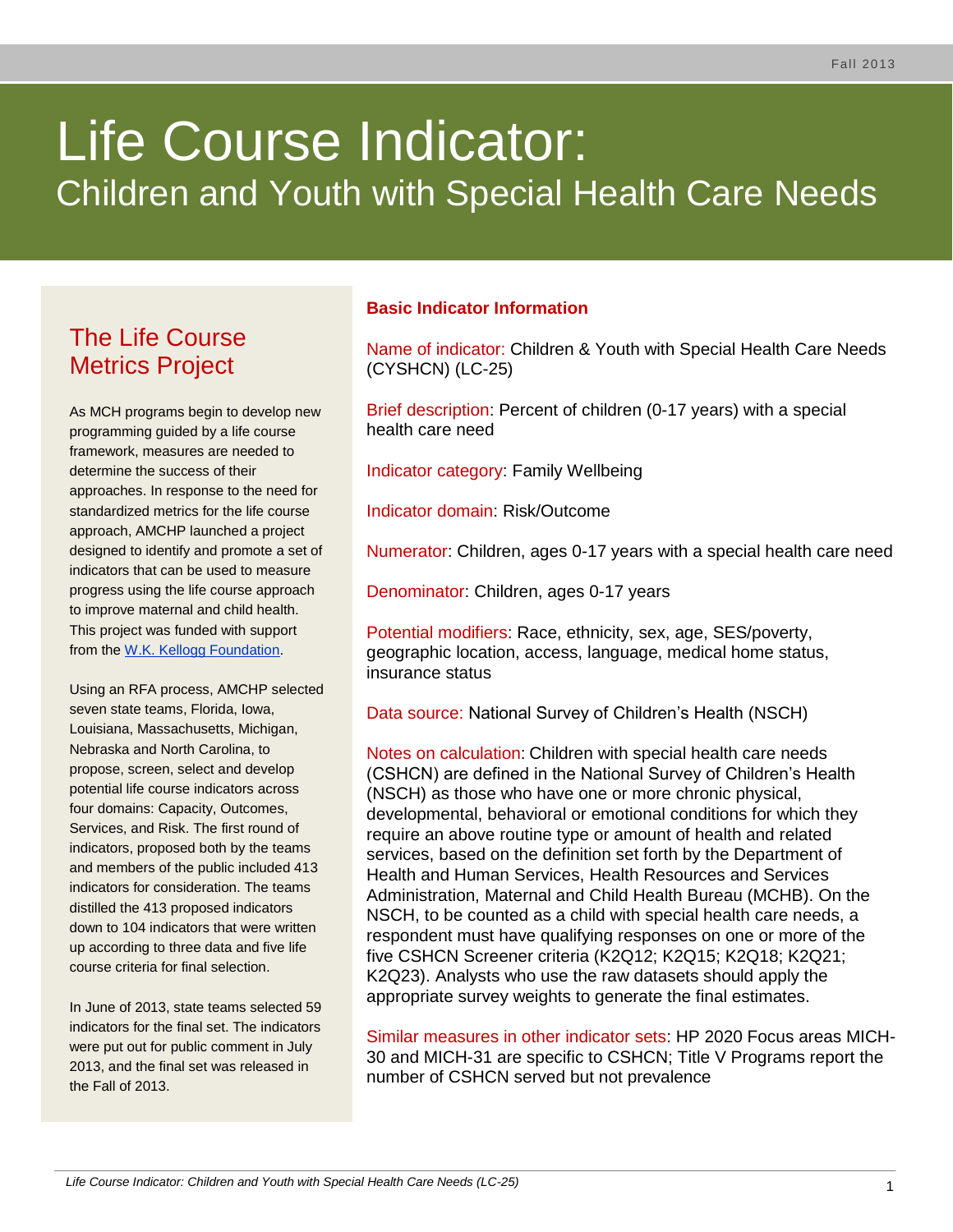## **Life Course Criteria**

#### *Introduction*

Children and youth with special health care needs (CYSHCN) is an indicator consistent with current life course science. When compared to non-CYSHCN, CYSHCN and families with CYSHCN experience lifetime societal barriers and face significant disparities, particularly in health care access and health equity. Additionally, the complex relationships between socioeconomic status, race/ethnicity, and access to programs, services, and supports for families points to significant implications of the indicator for the components of life course theory specific to the socio-ecological model.

#### *Implications for equity*

CYSHCN and families with CYSHCN face a myriad of barriers which contribute to health disparities and health inequity. Disparities found within the general child population are mirrored, and sometimes exacerbated, within the CYSHCN population. Factors contributing to equity issues for minority CYSHCN include: poverty, insurance and underinsurance, partnership in decision making, access to care, cultural competency, and communication and language barriers. [5]

Research suggests the following observations provide evidence to support implications for inequity among children and youth with special health care needs:

- Low income, minority children are more likely to report childhood disability. [6]
- Children with special health care needs are more likely to suffer from depression and other mental health problems. CYSHCN also are more likely to experience negative psychological and social impacts throughout the life course. [7]
- When compared to white families with CYSHCN, Hispanic and non-white families with CYSHCN report having a more difficult time accessing and utilizing community-based services due to a lack of available services, long wait times, and the absence of linguistic services. [8]
- Children with special health care needs are at risk for diminished health-related quality of life. Families of  $\bullet$ CYSHCN devote considerable time and effort to providing health-related care, and often experience financial burden, work loss, poor mental and physical health, and negative social consequences. [6]
- $\bullet$ Communities and health systems are frequently unable to provide adequate resources necessary to achieve optimal health and social outcomes for children with special health care needs and their families. [6]

In summary, a large body of research suggests that the indicator measuring CYSHCN inherently reflects equity-related measures. These inequity measures include, but are not limited to: racial and ethnic minority disparities, cultural competency issues, socioeconomic status disparities, insurance status issues, language barriers, access to care and ease of use, strained relationships with health care professionals, and limited physical environments. [5] Public health systems must prioritize the elimination of health inequities in order to ensure all CYSHCN face positive trajectories throughout the life course.

#### *Public health impact*

Data from the 2011-2012 NSCH indicates 19.8 percent of children residing in the United States have a special health care need. [9] This translates to nearly 1 in 5 children, indicating a significant portion of the U.S. child population. As mentioned previously, CYSHCN and families with CYSHCN face lifelong barriers, ongoing care and access issues, and complicated health trajectories. Many CYSHCN require highly specialized or ongoing care, placing a burden on care providers and families. The current changing health care environment provides opportunities for health care systems to address managed care for CYSHCN and enhance systems of care serving CYSHCN.

Families with CYSHCN face significant financial burdens throughout the life course. When compared to families with typical children, families with CYSHCN are more likely to have public insurance, less likely to live in higher income families, and more likely to face financial problems. [10]

Financial burdens for the overall public health system also are vast. Economists predict that CYSHCN are a very high cost population for public and private insurers. For example, in 2004, the per-member, per-month (PMPM) cost for CYSHCN averaged \$328 compared with a PMPM of \$84 for non-CYSHCN. Additionally, children with catastrophic conditions had an average PMPM cost of \$2,867. [11] Given the high cost of this population, there is a vested economic and public health interest in controlling costs for this population while also continuing to provide quality care.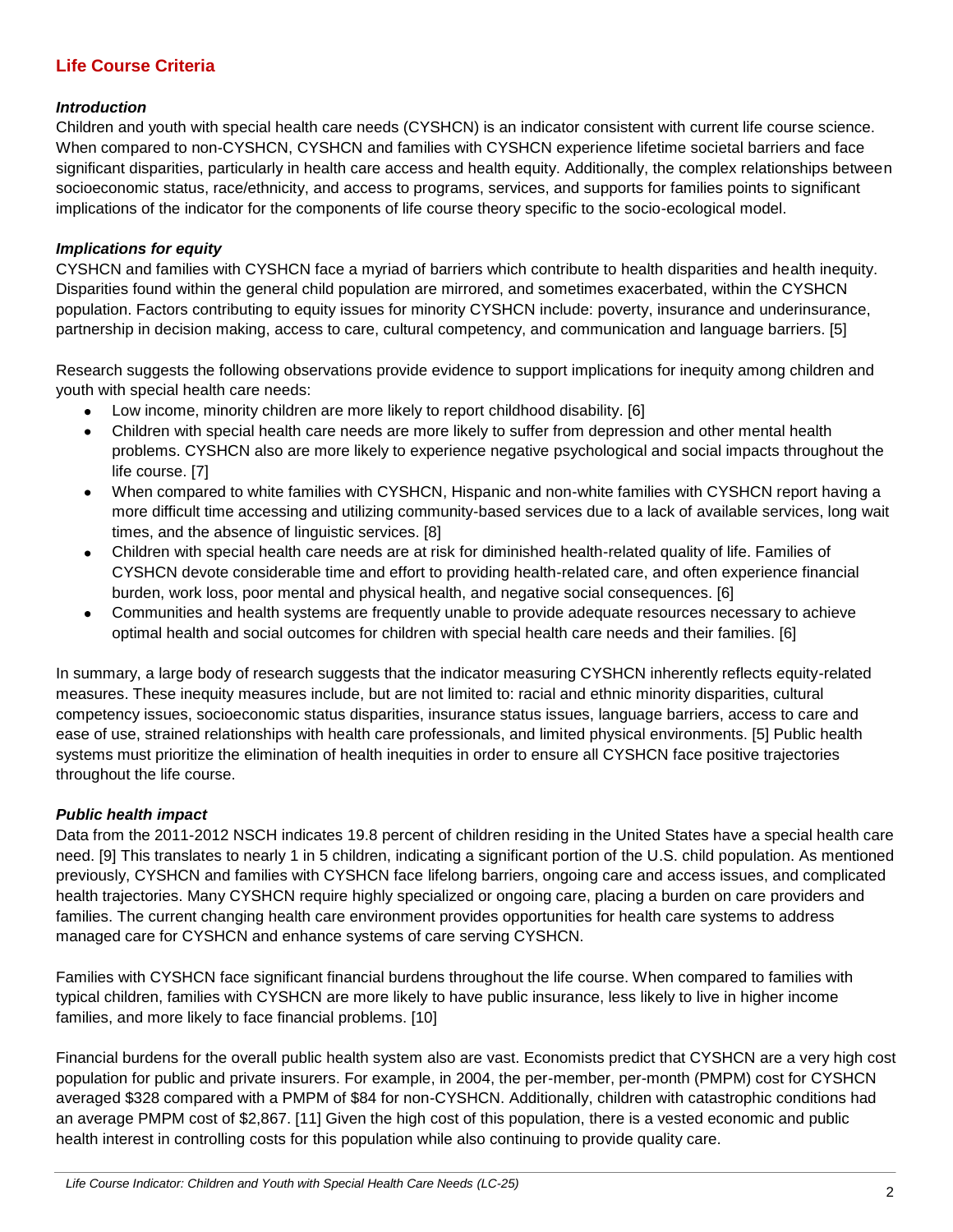#### *Leverage or realign resources*

Establishing quality national, state, and local systems of care for CYSHCN is crucial for this population. In order to establish a robust system, multiple entities must communicate and collaborate across agencies and sectors. Potential partners at the federal, state, and local level include, but are not limited to: federal agencies (HRSA, CDC, NIH, CMS); Title V agencies in state departments of health; labor departments; education departments; school systems; national resource centers; the foster care system; housing agencies; social service agencies (WIC, TANF, etc.); mental and behavioral health entities; local non-profit organizations; Medicaid and health plans; early intervention services such as Head Start and Early Head Start; family-involvement organizations, and direct service providers such as pediatricians, primary care physicians (PCPs), specialists, and hospitals. Potential partnerships are further discussed below.

Multiple child serving entities provide screening for various pediatric conditions. Local schools, public health entities, and pediatric providers could potentially screen the same child for the same conditions. Therefore, establishing linkages between service providers and public health agencies is crucial. By realigning screening and eligibility services for CYSHCN, systems of care can avoid redundancy and waste for CYSHCN, and improve coordinated services. Additionally, Head Start and Early Head Start programs focus on early childhood development and often provide screening services; therefore, a relationship with this partner could result in better screening and enrollment into programs for CYSHCN.

As mentioned previously, having a special health care need is highly associated with behavioral and mental health issues. Therefore, engaging mental and behavioral health partners is pertinent to building a quality, comprehensive system of care for CYSHCN. Federal partners such as SAMSHA and local organizations such as counseling centers have the potential to work together to collaboratively serve CYSHCN.

Since many CYSHCN require ongoing or complicated care, adequate relationships and partnerships with Medicaid, local health plans, pediatricians, subspecialists, hospitals, and managed care entities could result in successful care management for CYSHCN. Use of medical homes, managed care, and/or care coordination services has the potential to foster such partnerships; however, these types of care management are not successful without good relationships between CYSHCN-serving entities.

Many national organizations share a vested interest in CYSHCN and could provide strong partnerships to merge efforts. National resource centers such as the Catalyst Center and Got Transition? provide comprehensive resources for CYSHCN at critical times in the life course (e.g. transition from pediatric to adult care).

Incorporating family-centered care is vital for building quality systems of care for CYSHCN. Family Voices is a national organization committed to improving family-centered systems of care for CYSHCN. Family Voices advocates for and assists parents and families raising CYSHCN by partnering with state affiliates throughout the nation. Other family organizations include, but are not limited to: Parent to Parent, Parent Information Centers, Family Health Information Centers, Federation for Children with Mental Health, the National Alliance on Mental Illness (NAMI), and hundreds of condition-specific (e.g. autism, rare diseases such as muscular dystrophy) or system specific (e.g. newborn screening, special education) family-led health advocacy organizations. Family advocacy organizations are strong partners and can help identify system issues.

The CYSHCN population varies vastly and encompasses children with minor learning disabilities such as ADHD to children who face catastrophic conditions such as cystic fibrosis and hemophilia. Given the variability with this population, programs serving CYSHCN have the ability to merge partnerships with a vast number of stakeholders. The partners discussed above merely encompass a snapshot of potential partners and resources.

#### *Predict an individual's health and wellness and/or that of their offspring*

The indicator of CYSHCN reflects the time and trajectory components of life course theory, and in particular, critical and sensitive periods throughout life. Delaney and Smith [7] suggest that childhood physical and mental health conditions result in poorer adult health. Furthermore, Aron and Loprest [7] describe how childhood disability impacts educational achievement, and show that special education students lag behind their peers in educational achievements. These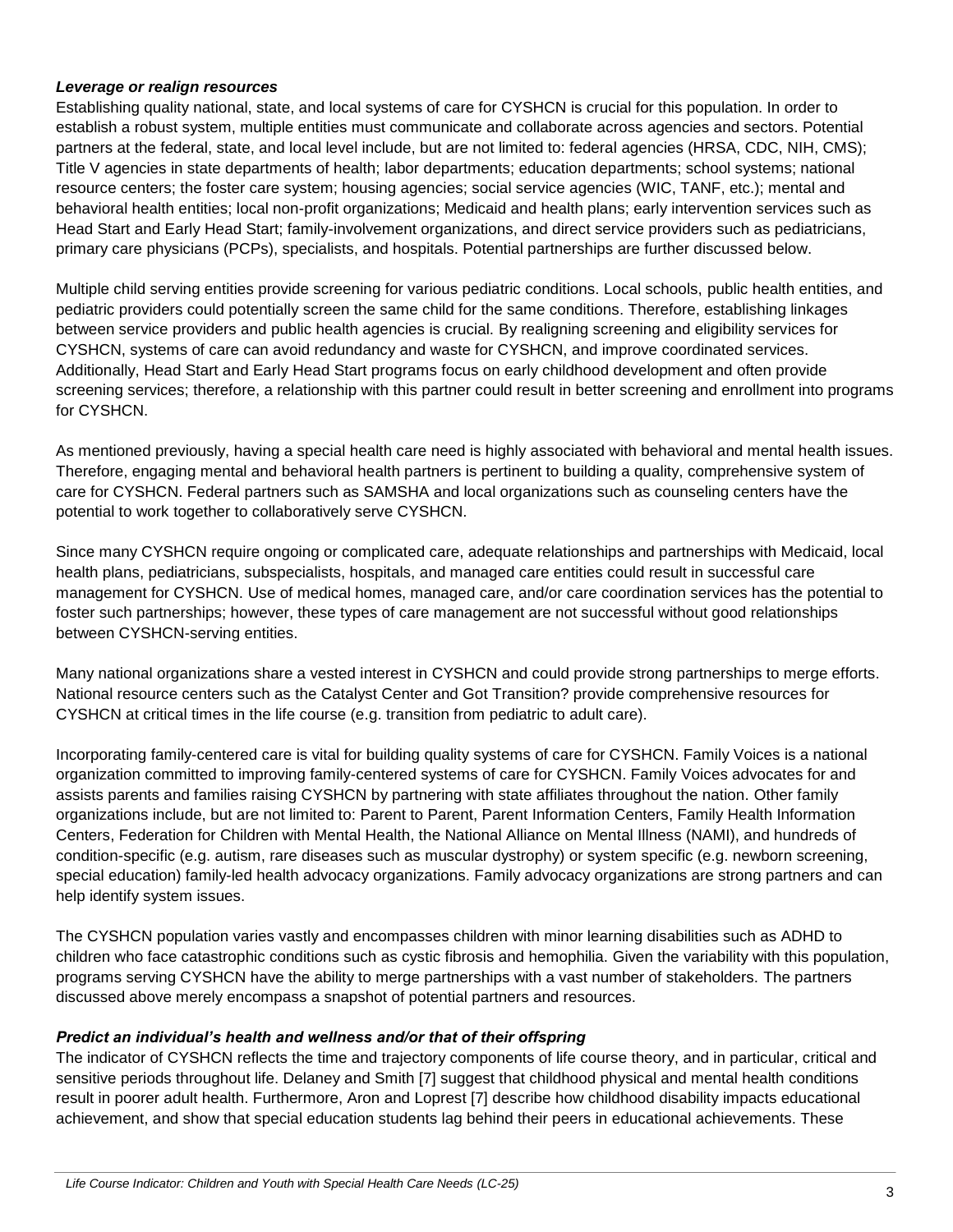findings contribute to socioeconomic and health status in adulthood. In this respect, the indicator of children and youth with special health care needs is an adequate predictor of the individual's future health and wellness.

Although many conditions and illnesses CYSHCN face are not preventable, many developmental disabilities can be reversed or screened during early childhood to prevent or decrease adverse outcomes during adolescence and adulthood. Children with special health care needs who receive early intervention services are more likely to reach their full potential later in life. Therefore, the importance of early intervention and screening truly mirror the importance of the life course trajectory for CYSHCN.

Another life course issue for CYSHCN is transition. Since CYSHCN often require long-term, ongoing care, transition from pediatric care to adult care is crucial for maintaining health in adulthood. Therefore, current public health priorities for CYSHCN are focused on transition, medical homes, care coordination, and care management approaches. Transitioning into adequate adult care from pediatric care presents a vulnerable period during the life course for CYSHCN.

It is not clear whether this indicator is an adequate predictor of the health and wellness of the offspring of CYSHCN since research is limited in this area. In some instances, the causes of special health care needs are hereditary (e.g. some forms of deafness or genetic conditions).

### **Data Criteria**

#### *Data availability*

The National Survey of Children's Health (NSCH), sponsored by MCHB of the Health Resources and Services Administration, examines the physical and emotional health of children 0-17 years of age. The survey is administered using the State and Local Area Integrated Telephone Survey (SLAITS) methodology, and it is sampled and conducted in such a way that state-level estimates can be obtained for the 50 states, the District of Columbia, and the Virgin Islands. The survey has been designed to emphasize factors that may relate to the well-being of children, including medical homes, family interactions, parental health, school and after-school experiences, and safe neighborhoods. The MCHB leads the development of the NSCH and NS-CSHCN survey and indicators, in collaboration with the National Center for Health Statistics (NCHS) and a national technical expert panel. The expert panel includes representatives from other federal agencies, state Title V leaders, family organizations, and child health researchers, and experts in all fields related to the surveys (adolescent health, family and neighborhoods, early childhood and development etc.). The most recent data set, the 2011-2012 NSCH, encompasses a sample size of more than 95,000 children with approximately 1,800 interviews completed in each of the 50 states and the District of Columbia.

MCH programs can readily gain access to the data through datasets released by the NCHS, and on the MCHB sponsored National Data Resource Center for Child and Adolescent Health Website (www.childhealthdata.org). Data from the 2011/2012 NSCH were made available in early 2013. The survey questionnaire and raw dataset are available for download on the CDC NCHS website in SAS format. The Data Resource Center (DRC) website provides data nationwide, for all 50 states and the District of Columbia. Additionally, both the raw datasets and the website allow users to stratify measures by sociodemographic groups, including but not limited to age, sex, race/ethnicity, primary household language, household income, and special health care needs. Cleaned, state-specific datasets with new variables that include national and state indicators are available at no cost in SAS and SPSS formats. For information on how to order statespecific sets, contact [cahmi@ohsu.edu.](mailto:cahmi@ohsu.edu) Local data is not searchable. The NSCH is not administered annually. Over the past decade, the NSCH has been administered four times.

Sources:<http://www.cdc.gov/nchs/slaits/nsch.htm> [http://www.childhealthdata.org](http://www.childhealthdata.org/)

#### *Data quality*

As noted from the DR/CAHMI documentation, the NSCH uses the CSHCN Screener© to identify children with special health care needs. The Screener is a five item, parent-reported tool designed to reflect the federal Maternal and Child Health Bureau consequences-based definition of children with special health care needs. The screener is a more comprehensive and robust assessment of children's needs and health care system performance than is attainable by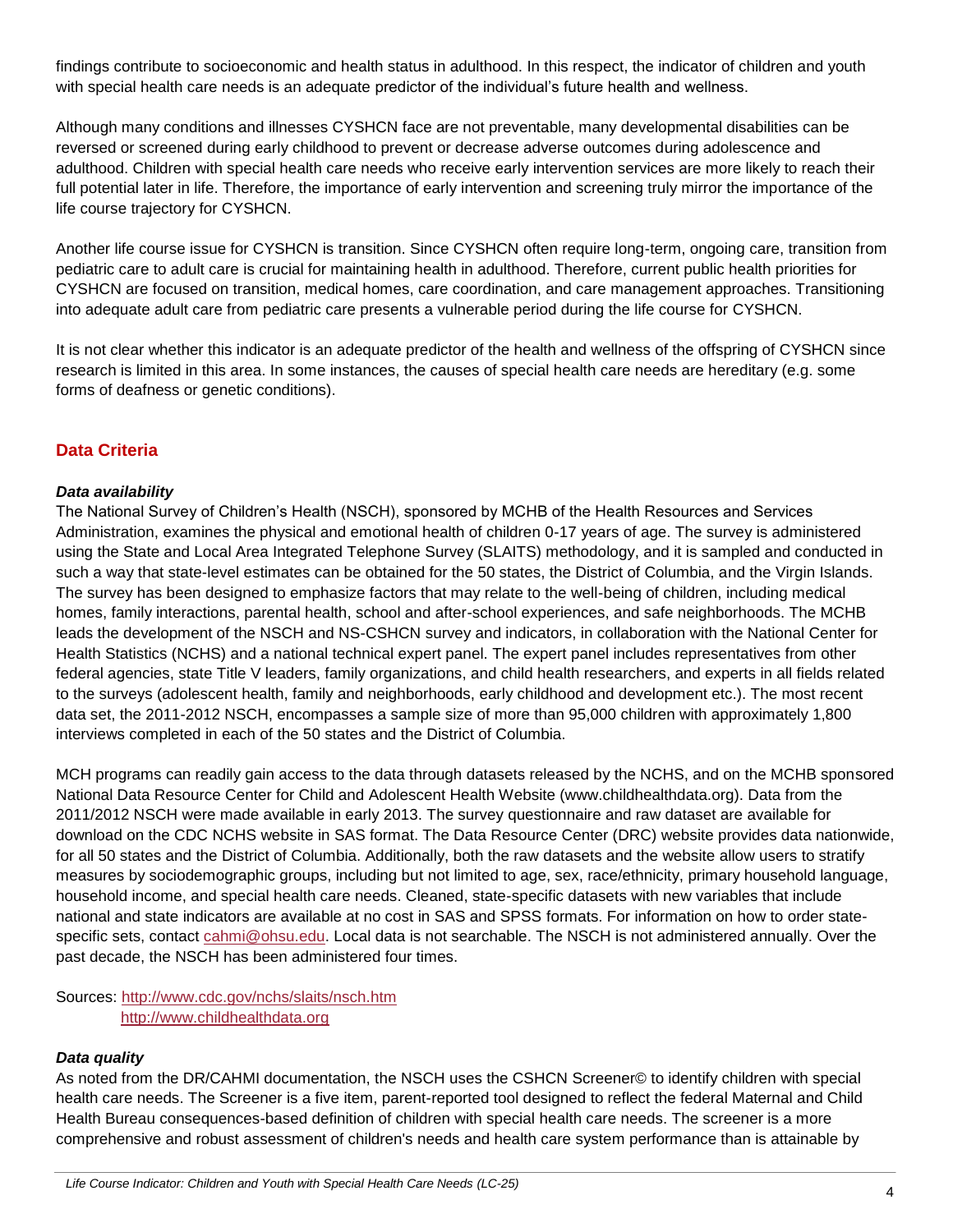focusing on a single diagnosis or type of special need because it identifies children across the range and diversity of childhood chronic conditions and special needs. The available documentation notes that this instrument has been used in several national surveys including the Promoting Healthy Development Survey, the CAHPS-CCC, the NSCH, the NS-CSHCN, and MEPS. The CSHCN Screener was developed by the Child and Adolescent Health Measurement Initiative (CAHMI). For the 2011-2012 version of the NSCH, the DRC/CAHMI has included scoring syntax to illustrate how the CSHCN items are used to create component variables for each of the five domains and the final screener result. The main limitation of the NSCH is that the information provided is from parent recollection of screenings received and perception of child's health and development over the past year. The survey methodology does not provide an opportunity for confirmation with medical records or physical measurements. Although literature regarding parental reporting as a proxy measure is contradictory, research supports the use of parents as proxy measures when obtaining child health information. [2-4]

The NSCH is weighted to represent the national population of non-institutionalized children age 0-17 years. According to the survey documentation, missing data for income were relatively high for 2011-2012 data, and a study of nonresponse patterns indicated that excluding records with missing income could impact the representativeness of the remaining data; therefore, a data file with imputed values for income is provided to be used with the datasets.

The NSCH documentation presents both response rates and completion rates. For 2011-2012 data, the combined national response rate for both landline and cell phone samples was 23 percent. The completion rate, which is calculated as the proportion of households known to include children that completed all sections up to and including Section 6 (for children less than six years of age) or Section 7 (for children six to 17 years of age), was 54.1 percent for the landline sample and 41.2 percent for the cell-phone sample.

Qualitative testing of the entire 2007 National Survey of Children´s Health was conducted by the National Center for Health Statistics. They conducted cognitive interviews with the 2007 NSCH Computer-Assisted Telephone Interview (CATI) to make sure the entire survey instrument was functioning properly. N=640 interviews were completed over 3 days in December 2006. The questionnaire was then revised and finalized based on feedback from participants in these interviews.

Previously validated questions and scales are used when available. All aspects of the survey are subjected to extensive literature and expert review. Respondents' cognitive understanding of the survey questions is assessed during the pretest phase and revisions made as required. All final data components are verified by NCHS and DRC/CAHMI staff prior to public release. Face validity is conducted in comparing results with prior years of the survey and/or results from other implementations of items.

The most recent CYSHCN indicator data from the 2011-2012 NSCH was released in March 2013. Given the recent release of the data, literature regarding validity and reliability is not currently published or available. However, many mechanisms were used to ensure data quality. All surveyors utilized a comprehensive script to reduce inaccuracies and inconsistencies. Additionally, the DRC ensures data quality because the data is standardized nationally, can be stratified by subgroups, is highly relevant and valid, and is readily available. [1]

#### *Simplicity of indicator*

The level of complexity in calculating and explaining this indicator is low. The indicator requires no weighting, indexing, linkage, or adjustment by the data user. There are only two data elements for calculating the indicator – the numerator (number of children 0-17 with a special health care need) and the denominator (number of children 0-17). Additionally, the data are readily available, straightforward, and easy to communicate to the public.

#### **References**

- 1. Data Resource Center for Child & Adolescent Health. Pediatric health care quality measurement and improvement. Accessed 8/9/2013. Available at:<http://www.childhealthdata.org/browse/qualityportal>
- 2. Porter SC, Kohane IS, Goldman DA. Parents as partners in obtaining the medication history. *J Am Med Inform Assoc*. 2005; 12(3): 299-305.